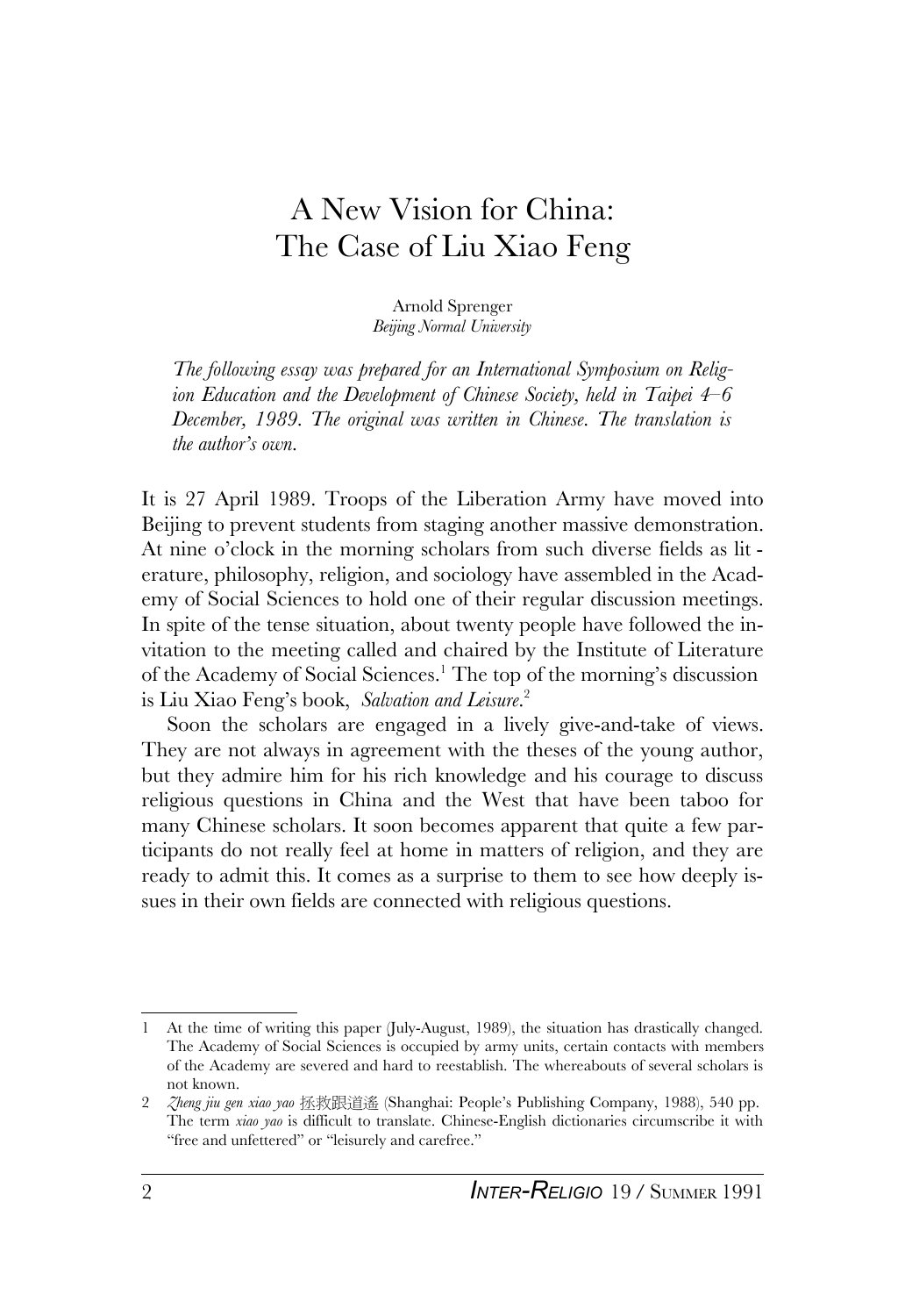The discussion begins to focus on the issue of values in China and questions of ultimate concern. With a view to the student demonstrations and the 70th anniversary of the May 4th Movement, the question of what may have been missing in China during the last seventy years is then raised. Could it be that Mr. Science and Mr. Democracy should have been joined by Mrs. Religion? The participants in the discussion round are aware of the fact that Liu Xiao Feng 劉小楓 has been writing a series of articles in Christian theology for 讀書 *Du Shu (Reading Monthly*). They are told that these articles are especially well received by young intellectuals who are beginning to discover entirely new values in the realm of religion. Should this not be taken as a signal for the intellectual circles in China? Such are the kinds of questions raised in this unique discussion.

#### *Preliminary Questions*

### QUESTIONABLE VIEWS OF MODERN CHINESE INTELLECTUALS

In the introductory passage<sup>3</sup> of his main work, Liu Xiao Feng confronts what he considers misconceptions on the part of Chinese intellectuals. He disagrees with the cliché that social ethics and aesthetics constitute the basic elements of Chinese cultural tradition whereas the West has almost exclusively concentrated on such phenomena as rational analysis, social changes, rationalization of the natural world, scientific methodology, and scientific achievements.<sup>4</sup> He accepts the view that the web of Confucian and Taoist thinking has permeated Chinese life, moralized social life, and provided Chinese culture with a transcending aesthetics. He is also aware of the fact that rational analysis, logical thinking, and the scientific spirit are very important aspects of Western culture, but it is obvious to him that these aspects are but part of Western tradition. The Greeks excelled in rational and scientific thinking, but at the same time they cherished deeply their spiritual world. The Hebrews and Christians put even greater emphasis on spiritual values. Rationality and religion are thus the two forces that have been instrumental in the development of Western culture.

<sup>3</sup> *Ibid*., 1–40.

<sup>4</sup> In the chapter "T'ang Chun-i's Concept of Confucian Self-Fulfillment," Thomas A. Metzger speaks about T'ang's simplistic view of the Greek preoccupation with "purely intellectual rationality." See Metzger's *Escape from Predicament* (New York:Columbia University Press, 1977), 30.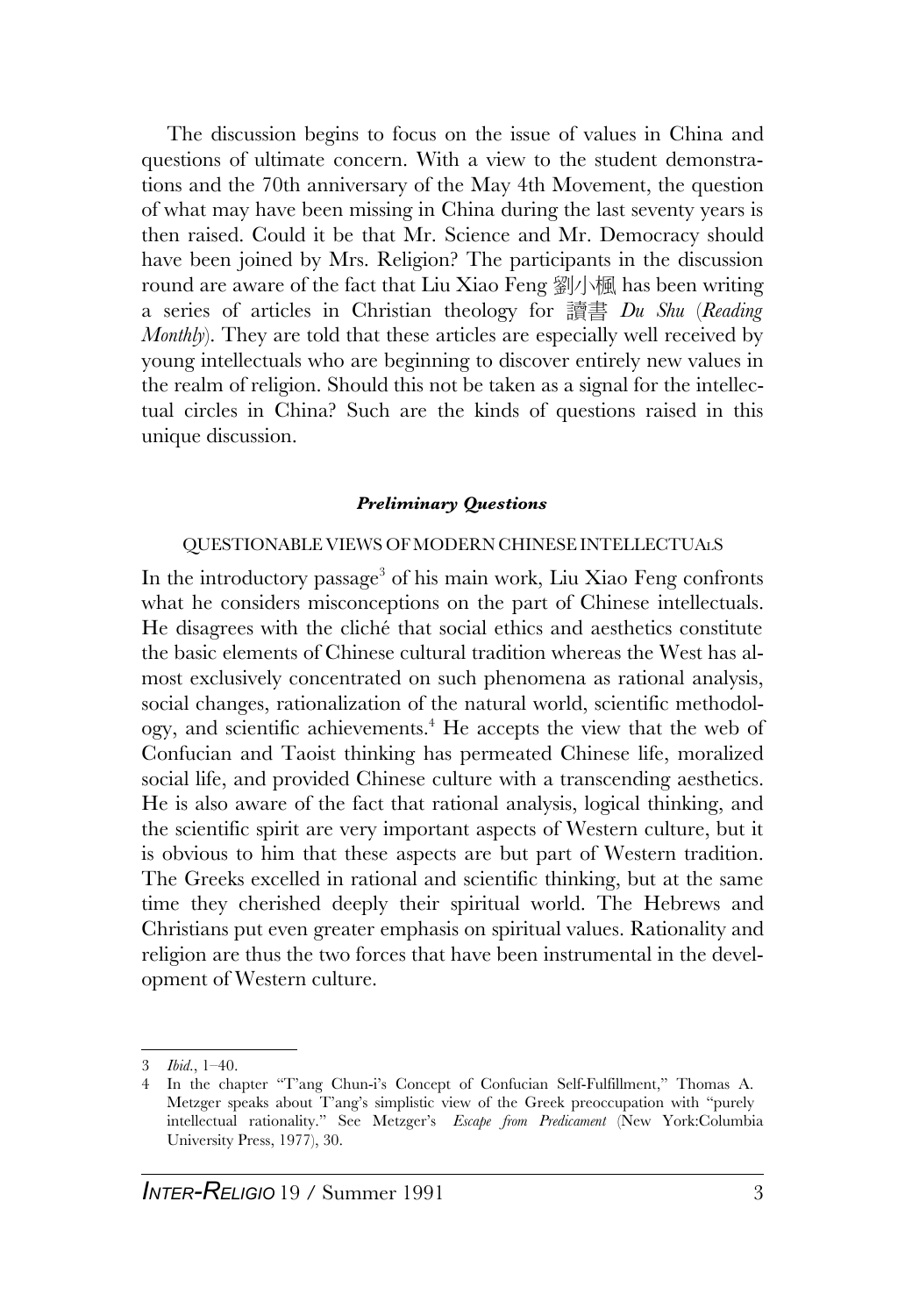It is deplorable that modern Chinese thinkers have not or only superficially looked at this phenomenon. Since the May 4th Movement they have concentrated on the study of Western science and technology but ignored or even rejected the spiritual-religious tradition of the West. Certain Confucianists have even proposed an exchange between China and the West in which China accepts the scientific-technological knowledge and knowhow of the West and the West is offered Chinese ethical and aesthetical values, which may save Western culture from what they consider its present nihilistic tendencies and from disintegration.<sup>5</sup> The author scoffs at ideas such as these and asks pointedly whence Confucianists draw the courage to "save" the West when presently China finds herself in total cultural disarray and when a nation with its 5000 years of cultural heritage is unable to stand the test of modernization. He seems to agree with Heidegger's opinion that the problems of our present technological age can only be solved at the place where they originated, that a solution to the problems and much needed reforms can only be expected through serious occupation with the European cultural heritage.

It must be judged a grave error that after the May 4th Movement little or no consideration was given to the spirit of Judaism and Christianity contained in Western cultural tradition. This is all the more deplorable since in Judeo-Christian ethics and religion the value of salvation has played such an important role. In Judeo-Christian spiritual tradition man, equipped with free will, may embrace evil, he may exchange darkness for light, the angel may become a devil. But man may likewise turn from darkness to light, he may long for salvation that is promised to him. Through his suffering in love, Jesus Christ established the basis for salvation, for the defeat of evil and all dark powers. By rejecting an absolute foundation for human values, by basing ethical values on society and on human thinking, Chinese tradition found it very hard to avoid the danger of irrationality and absurdity.<sup>6</sup> What makes this error even

<sup>5</sup> In his assessment of Liang Sou-ming's and Liang Ch'i-chao's attitudes towards their Confucian heritage and towards Western culture, Jerome B. Grieder exemplifies Liu Xiao Feng's observation with the following statement: "Liang Ch'ichao promoted a kind of Chinese missionary movement to carry the glad tidings of spiritual peace to the troubled West, while Liang Sou-ming maintained that the West, having reached the end of its road, would necessarily turn to the 'Chinese way' even if it remained ignorant of China's intellectual and social tradition." See his *Hu Shih and the Chinese Renaissance* (Cambridge: Harvard University Press, 1970), 144–7.

<sup>6</sup> With the advent of science in China, this danger has increased. Hao Chang speaks of a threefold disorientation in modern China: moral, existential, and metaphysical. In this context he refers to what he calls a bewildering phenomenon: "Historians who study the intelligentsia in twentieth-century China have often observed their intriguing susceptibility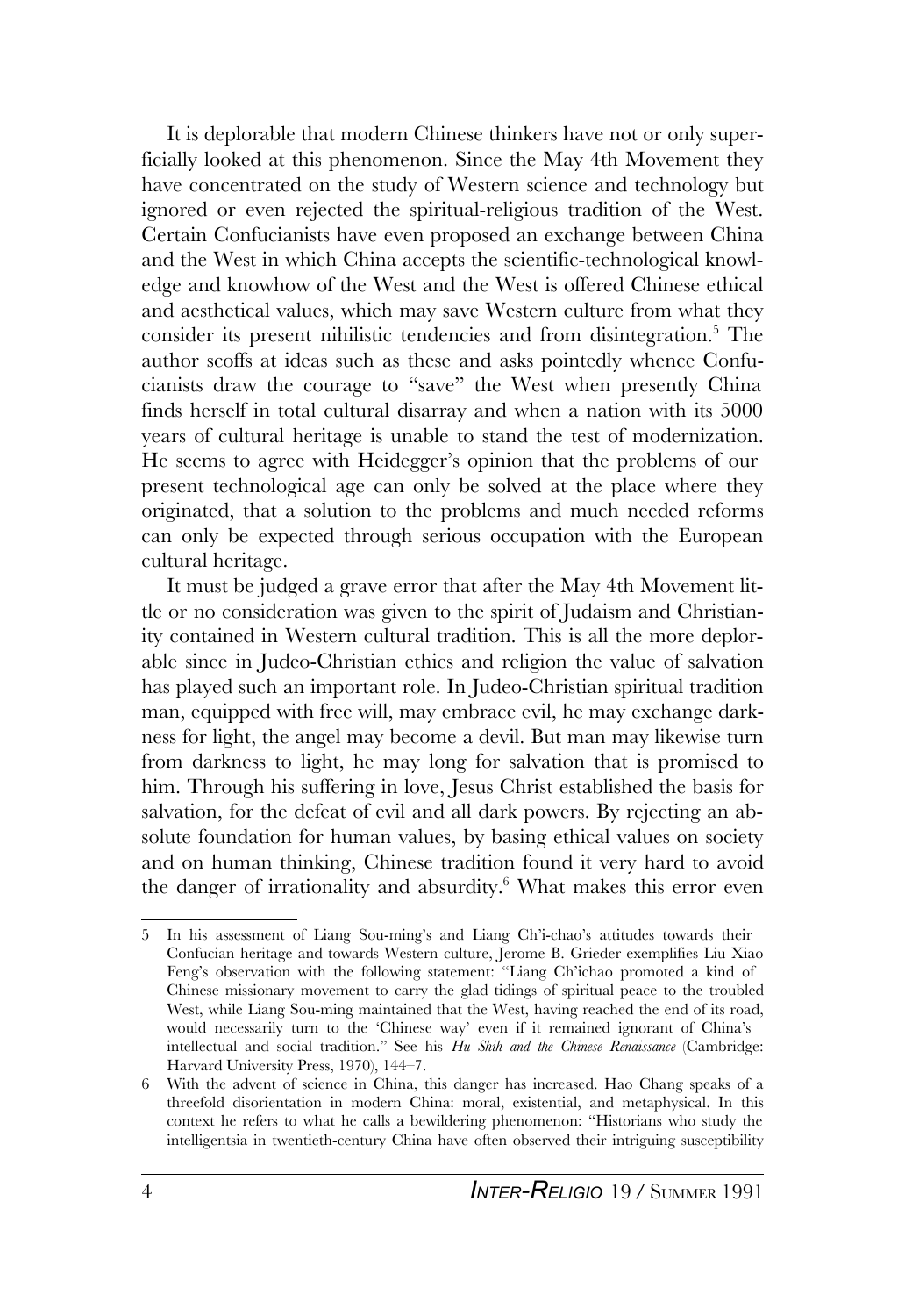much graver is this fact: it prevented Chinese scholars from establishing a sound basis for comparing Chinese and Western cultures.

What is lacking – according to the author – in traditional Chinese culture is an absolute truth that could be considered the basis for ethical and scientific judgments. What really is "Heaven" in the saying "Tian ren he yi"  $\overline{\mathcal{F}}\setminus\mathcal{A}\cong$  The Chinese Heaven is certainly not God and Chinese ethics is not religion. Unless clarity is achieved in these matters, genuine comparative work will be impossible.

#### CONDITIONS FOR A DIALOGUE WITH TRADITIONAL CULTURE AND FOR A DIALOGUE BETWEEN DIFFERENT CULTURES

A dialogue with traditional culture or between various cultural traditions is different from a study of cultural history, where facts and the interpretation of facts are the subject matter of the undertaking. In a dialogue with traditional culture(s), we accept historical facts and then enter into a question-and-answer process, preferably with historical personalities on the basis of our present-day consciousness. We accept Hamlet and Qu Yuan and their works as facts, but we then begin to ask them questions of our common concern and try to answer respective questions raised by them. In other words, we face the facts of cultural history and shun wishful (ideological) thinking. However, we do not treat these facts as dead relics but bring them back to life in a meaningful exchange of experiences and ideas.

Such a dialogue with cultural history or between different traditional cultures will result in meaning for the future; tradition moves in front of us. We inherit tradition, but we also produce it by dialoguing with its philosophers and sages. However, all this presupposes that there are generally or commonly recognized meanings of cultural values. It also presupposes an attitude where neither the cultural history is condemned in its entirety (cf. Hu Shi) $^7$  nor criticism of any kind is flatly rejected (cf. Xiang Shi Li).

to totalistic philosophies and ideologies. It also reflects a certain metaphysical need to find some all-inclusive world view, a cognitive map on a cosmic scale by which to anchor and orient oneself . . . . See Hao Chang, "New Confucianism and Contemporary China," in Charlotte Furth, ed., *The Limits of Change* (Taipei: Rainbow-Bridge Book Co., 1976), 282.

<sup>7</sup> Jerome B. Grieder considers "rejection of the past" a pervasive element in Hu Shi's thought and he interprets the latter's "transvaluation of all values" as a "declaration of emancipation from the past in its entirety." Op. cit., 319.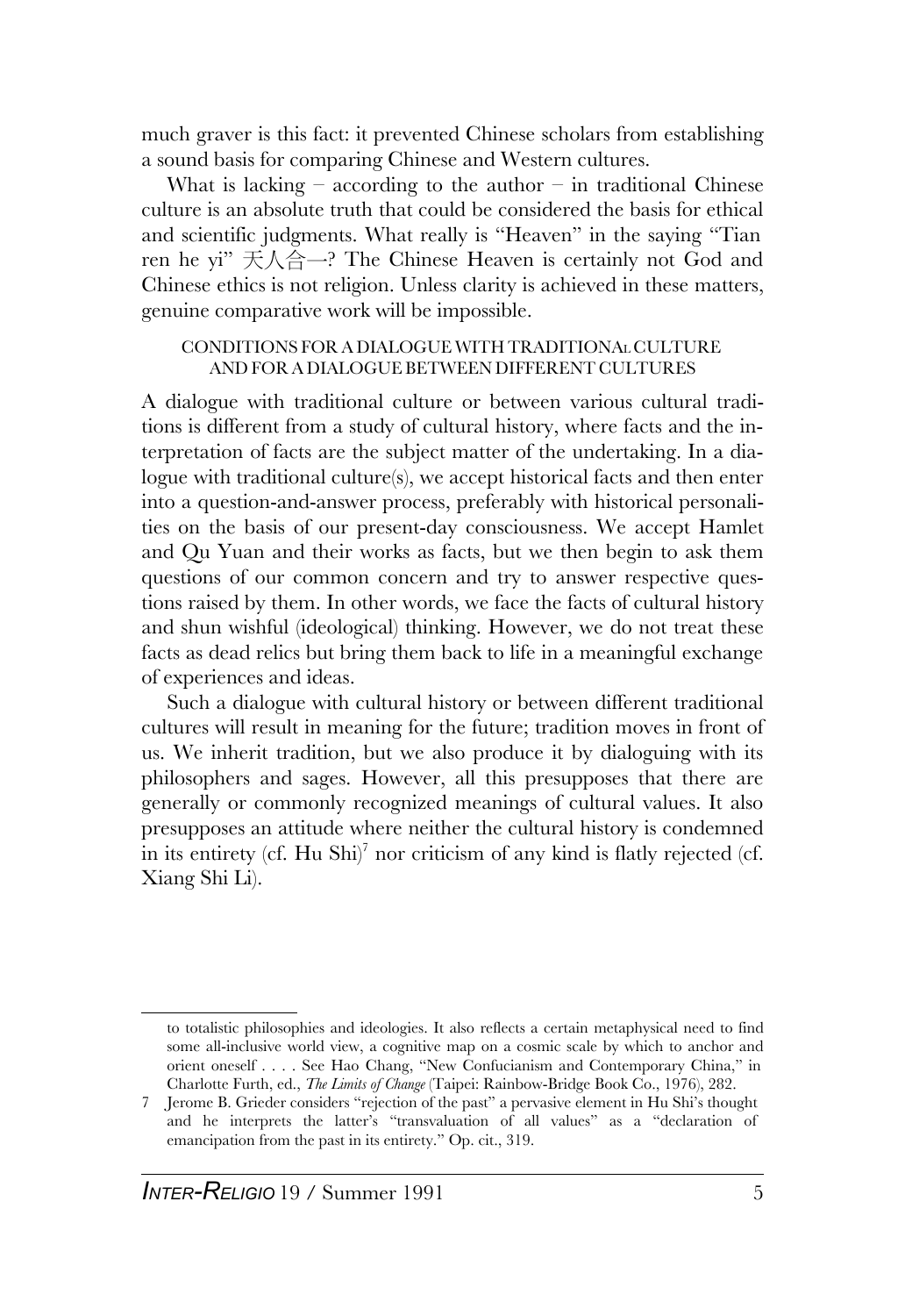For dialoguing with cultural history and among different traditional cultures a common language has to be established. What do expressions such as culture, democracy, religion, heaven, hell, faith, etc. mean for Chinese and for Westerners? When talking about Christian salvation, a common language, i.e., a common understanding of the questions involved, is needed. We are not dealing here with a preference for either the Chinese or any Western language, neither will translation from one language into the other be of much help here.

Liu Xiao Feng suggests that Christianity has time and again entered into a dialogue with its cultural heritage in the course of its long history. Because of the many and often rapid changes in cultural consciousness and because of the growth of scientific thinking in the West, Christianity had to reexamine and to clarify again and again traditional concepts, values, and their linguistic expressions. This process is still going on in our age. Bultmann's "demythologization" is a fitting example and is discussed at length by the author.<sup>8</sup>

The various antitradition campaigns of the 20th century have scared many Chinese. Bultmann's work shows that in the West many more and much more dangerous antitradition campaigns were launched, especially against Christianity, which is an essential part of Western culture. He refers to such movements as the Renaissance, Reformation, Enlightenment, Historical Criticism, 19th-century Historical Relativity, and others that threatened to destroy the basis for religions as well as for general values.

According to Bultmann it is important for us to understand that the language of science is quite different from that of religion, that the world view of science and that of mythology do not converge. Whenever such concepts as heaven, hell, resurrection after death, etc.<sup>9</sup> are termed nonsensical or utterly meaningless, we are dealing with the problem of not discriminating properly between the language used in their different realms. Bultmann maintains that the world is full of things man cannot explain through reasoning. Mythology explains his relationship to these things, especially to the problems of his existence, of his life. Realities

<sup>8</sup> Mo (Liu Xiao Feng), "Shen sheng de xiang Yu" 傾聽跟奧秘 (Holy Encounter), in *Reading Monthly*, April 1989: 107–13.

<sup>9</sup> *Salvation and Leisure*, 27–3 2.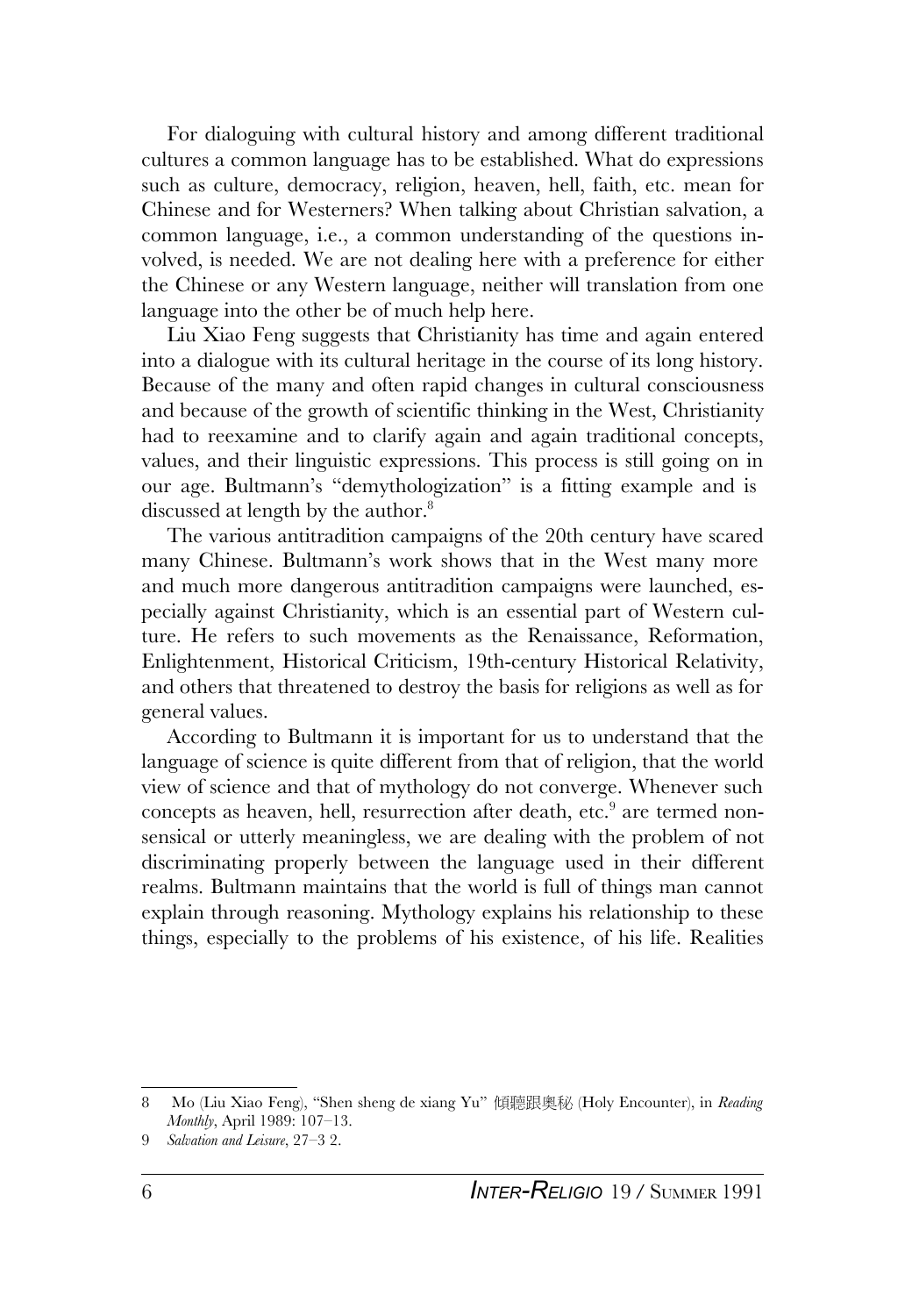expressed through mythological terms such as heaven, hell, etc. concern man directly. They tell man that he is responsible for good and evil (cf. the sin of Adam and Eve). Demythologization attempts to translate mythology (e.g. the words of the Bible) into the language of modern man, of the modern believer, into his own experience and consciousness.

As to a common language for a dialogue between different cultural traditions, Liu Xiao Feng suggests that life itself provides such a language. Common experiences such as deep joy and suffering, hope and despair, good and evil, love and hate, and basic human relationships such as that between one human and another, male and female, man and nature, or sinners and God provide the basis for a language that is understood by people of all times and all cultures. Although people of diverse cultures and people of different cultural epochs may differ considerably in their assessment of certain cultural phenomena, yet when it comes to most basic values, if they are dealing with "ultimate concerns," they will readily understand one another across cultures and epochs.

#### CHINAAND ALIEN CULTURES

Liu Xiao Feng turns our attention to yet another question important for a dialogue between the cultures of China and those of the West.<sup>10</sup> He asks whether culture is so bound to race, place, and time that it could only be appreciated in this context. In other words, is it reasonable to accept a foreign culture, to accept Christian values in particular, in China? Liu's answer to the question is that reason cannot judge values such as love, happiness, freedom, justice, and salvation. We cannot reject the love of the Christian God just because he is not part of our local or national culture. The author finds himself in disagreement with the many Chinese intellectuals who at the beginning of the 20th century were preoccupied with the study of Western culture. What was taken over? An anti-Christian bias which would only confirm them in their own antireligious attitude.

The question that should determine the acceptance of elements of an alien culture is simply this: Are they valuable or not? In a special article on Rahner's theology, Liu deals with this question in greater detail. The concept of God, of the father of all mankind, is of great appeal to him.

<sup>10</sup> Mo Mo, "Qing ting gen au mi" 神聖的相遇 (Attentive Listening and Mystery), in *Reading Monthly*, March 1989: 111–8.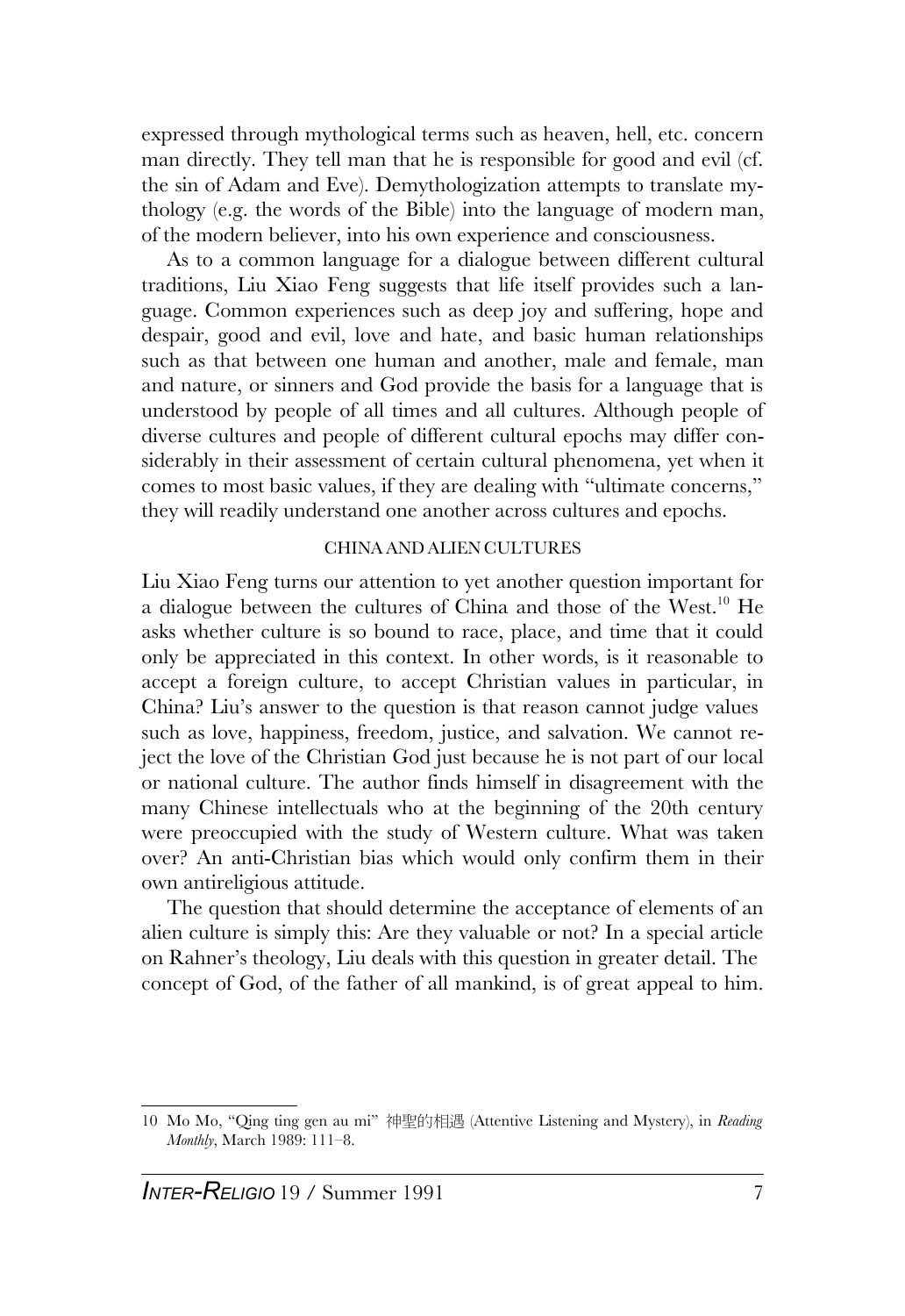God is not the God of some particular race, place, or time. He is the father of all human beings and thus the absolute basis of truth and of democratic values. Jesus is not the Messiah of a particular race or nation, he has wrought salvation for all mankind.

For many Chinese, Christian religion is still an alien religion, the Christian God is still an alien God. Chinese tradition is at odds with these phenomena. Many Chinese are still occupied with their race, geography, and tradition rather than with the question of the highest truth. The mandate their culture has bestowed on them is not to become man but rather to become Chinese. What the Chinese lack – so Liu Xiao Feng maintains – is a deeper understanding of general social and anthropological realities and relationships.

In his attempt to provide a foundation for an understanding of the mystery of God's existence, Liu refers to Rahner's anthropological the ology. For Rahner man is a being that can ask questions. Asking questions makes man the spiritual center of the world where God's message can be heard. If man does not raise any existential questions, he will be little more than a smart animal. In his anthropological approach to the mystery of God, Rahner tries to solve the conflict between Christian faith and national, historical, racial, cultural, and other phenomena. In Jesus mankind has asked the deepest questions and has been provided with the most meaningful and consoling answers. Who else in the world has given to so many people of all times the spiritual power to love? The question whether the Chinese have heard the voice of God in their cultural history is answered by Liu through reference to Rahner's wellknown theological theory of the "anonymous Christians."<sup>11</sup>

#### *Questions of Ultimate Concern*

## CHINESETRADITION AND ABSOLUTE VALUES

In his book *Salvation and Leisure*, Liu Xiao Feng deals extensively with Qu Yuan's major work, *Tian Wen* 天間. He finds it absurd that Qu Yuan raises questions about nature, the universe, mythology, the origin of history, and other basic concepts, but fails to give answers to these ques-

<sup>11</sup> Liu Xiao Feng does not mention that Rahner's theory is rather controversial. See Johann Baptist Metz, "Erste Fragen an die Theorie des Anonymen Christentums," in his *Glaube in Geschichte und Gesellschaft* (Mainz: Matthias Griinewald, 1980), 141–3.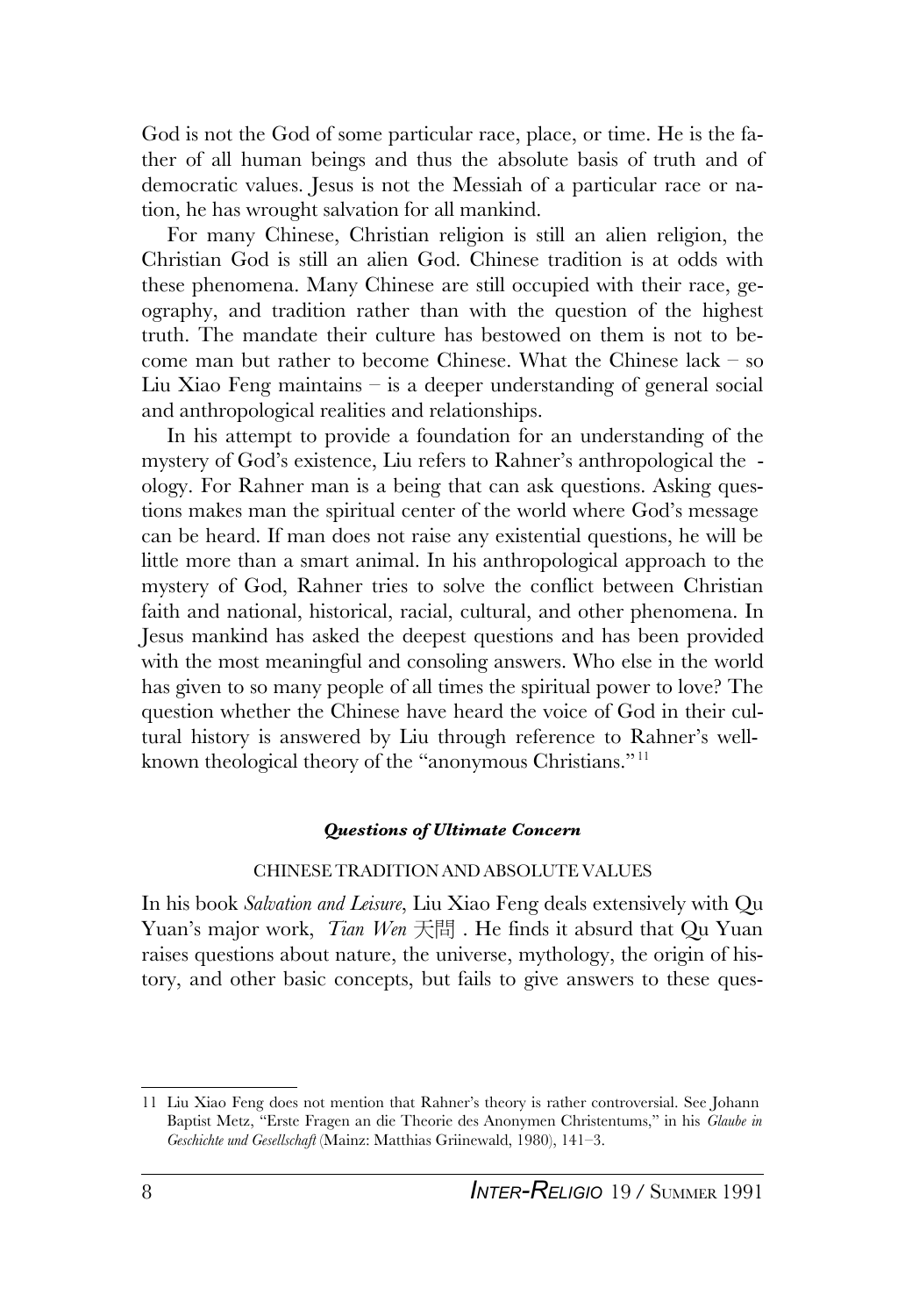tions.<sup>12</sup> While taking a closer look at *Tian Wen*, Liu is interested in answers to the following questions: Why does Qu Yuan even raise these questions at all? What is the nature of these questions? What is his methodological approach to raising questions? What does it mean for the poet to raise questions? He feels that answers to these questions will not only reveal some of Qu Yuan's characteristic limits but also those of Chinese poets in general.

Liu comes to the conclusion that Qu Yuan does not provide any answers in *Tian Wen* because he is not able to, because he has not seriously approached any of these questions. We cannot even expect him to come up with answers since he has never been concerned with such metaphysical problems as the universe, nature, the nature of man, life, etc. As a Confucianist he is interested in the education and formation of the individual. Once that has been achieved, everything is in order:

perfection of the inner man, as well as harmony with society, history, and the universe. The Confucian ethical person is strong, self-conscious, and self-confident, quite in contrast to the individual in Judeo-Christian tradition who is considered weak, easily submits to pride, is constantly confronted with the problems of suffering and evil in society.

The question arises whether the individual person truly has the power (almighty power?) to solve his own problems and those of social history. What is meant by "perfecting one's self," which will lead to perfecting one's family, then to perfecting one's country, and finally to achieving world peace? Is there any mechanism that could be applied to assure success? Is there any objective standard to judge the situation? We are faced here with the real danger that such historical problems as suffering, injustice, and evil may be sidestepped or overlooked by this ideal, rationalistic ethics. It seems that no road is leading from the Confucian world of values to the real world of man, the two are separated by a vast abyss.<sup>13</sup> Natural science had no chance to develop in China since Confucian personal ethics did not distinguish between its philosophy of life, its view of nature, and its view of history.<sup>14</sup> "West, however,

<sup>12</sup> See 90ff

<sup>13</sup> Hao Chang speaks of the failure of Confucianism to bridge the two realms. *Op. cit*., 294-8.

<sup>14</sup> The historian and philosopher of science Stanley L. Jaki supports this theory. See e.g. his statement that refers to Needham's *Science and Civilization in China:* "Needham, in spite of his avowed Marxism, gave prominent place among causes that prevent the escape of science from its blind alley in ancient China to a theological cause, namely, the early vanishing among the Chinese of a belief in a rational Lawgiver or Creator of the world. Lacking that belief, the Chinese could not bring them selves to believe that man was able to trace out at least some of the laws of the physical universe." *The Road of Science and the Ways to God* (Chicago: University of Chicago Press, 1978), 14.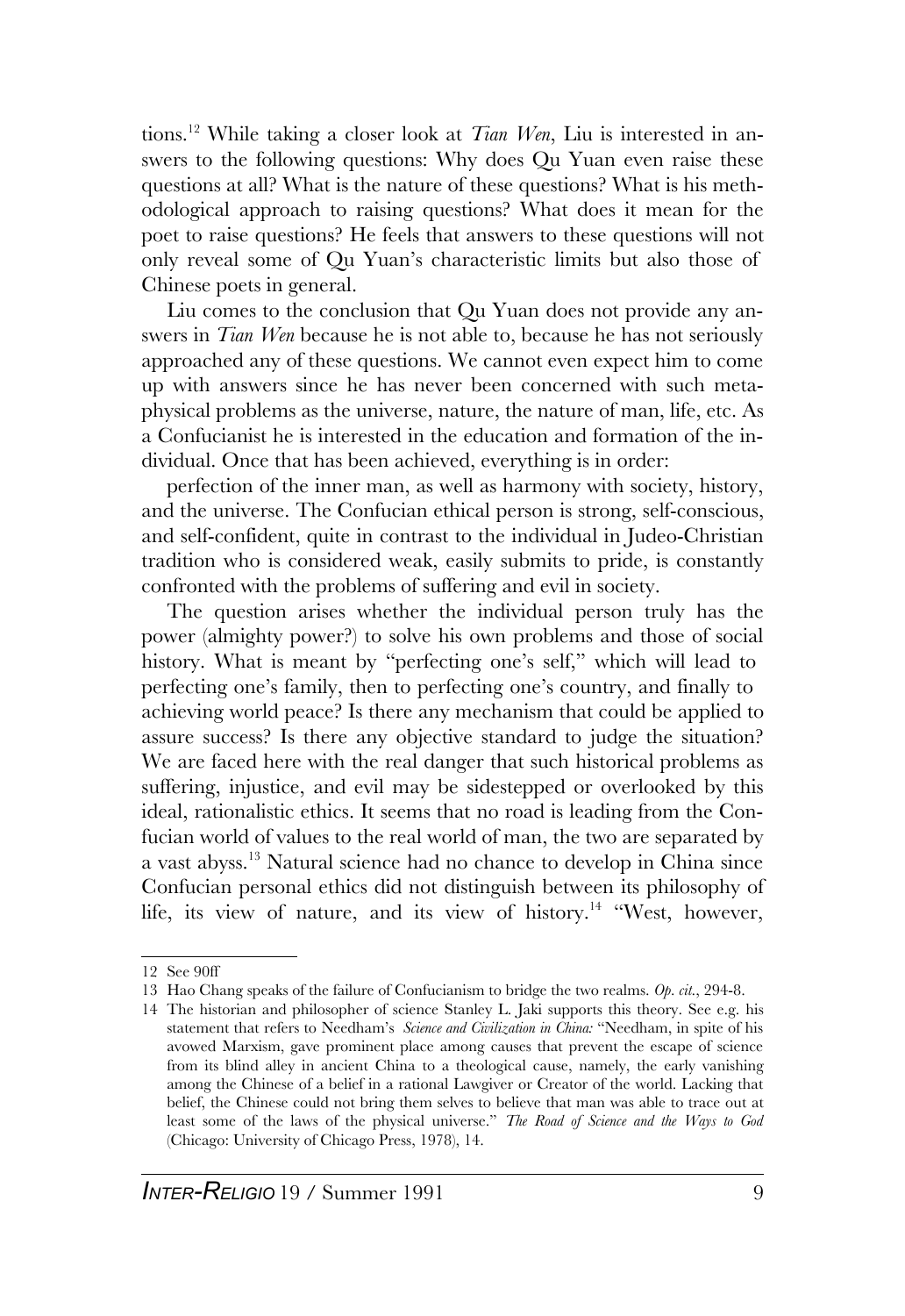always distinguished clearly between such fields as science and theology; religious knowledge was never lumped together with historical and scientific knowledge. <sup>15</sup>

Liu Xiao Feng questions three basic Confucian principles: (1) that every individual person is one with history, (2) that every individual is one with social order, and (3) that every individual is one with the heavenly principles.

History may be called the Road of Humanism travelled by the sage kings. This road (Way of the Kings, *wangdao* 干道) was revealed to them by Heaven (objective laws of history). The individual person has to conform to this Way of History, has to follow the sage kings if he wants to become perfect (*ren*). Liu Xiao Feng cannot but pose the following questions: How can it be proved that the old kings received revelation? How can we say that there is only one royal road and that each individual must unconditionally follow it? Is it permissible to make of history a rationalized ethics? Should we welcome the prospect of seeing every individual person's will in conformity with the Way of History or should we reject it as a terrifying prospect?<sup>16</sup>

<sup>15</sup> Although Liu Xiao Feng's statement cannot be accepted as it stands, it does point to the important historical fact that science and philosophy in the Christian West were distinguished from theology even when the former were considered *ancillae* of the latter. But it should also be noted that it was theology – especially the medieval concept of a rational, personal Creator-God – that gave great impetus to philosophical and scientific studies (search for rational laws in nature) and prepared the way for the scientific revolutions of the 17th century. Recent studies in the history of science have provided us with a wealth of information on the topic that should greatly influence modern man's understanding of the relationship between science, and religion. See e.g. Stanley L. Jaki's monumental *Uneasy Genius: The Life and Work of Pierre Duhem* (Dordrecht: Martinus Nijhoff, 1984). A careful study of this work of an eminent scientist and historian of science will make it impossible to subscribe any longer to sweeping statements such as the following: "Out of Greek ideas about nature and love of intellectual exercise in systematic thinking – following intermittently through the Renaissance, the Reformation, and the French Revolution and receiving great impetus from the industrial revolution, through which it greatly improved its instruments and technique – natural science has grown to its modern stage." See Chiang Monlin, *Tides From the West* (Taipei: The World Book Co., 1963), 250.

<sup>16</sup> Events in China's most recent history show the relevance of Liu Xiao Feng's questions.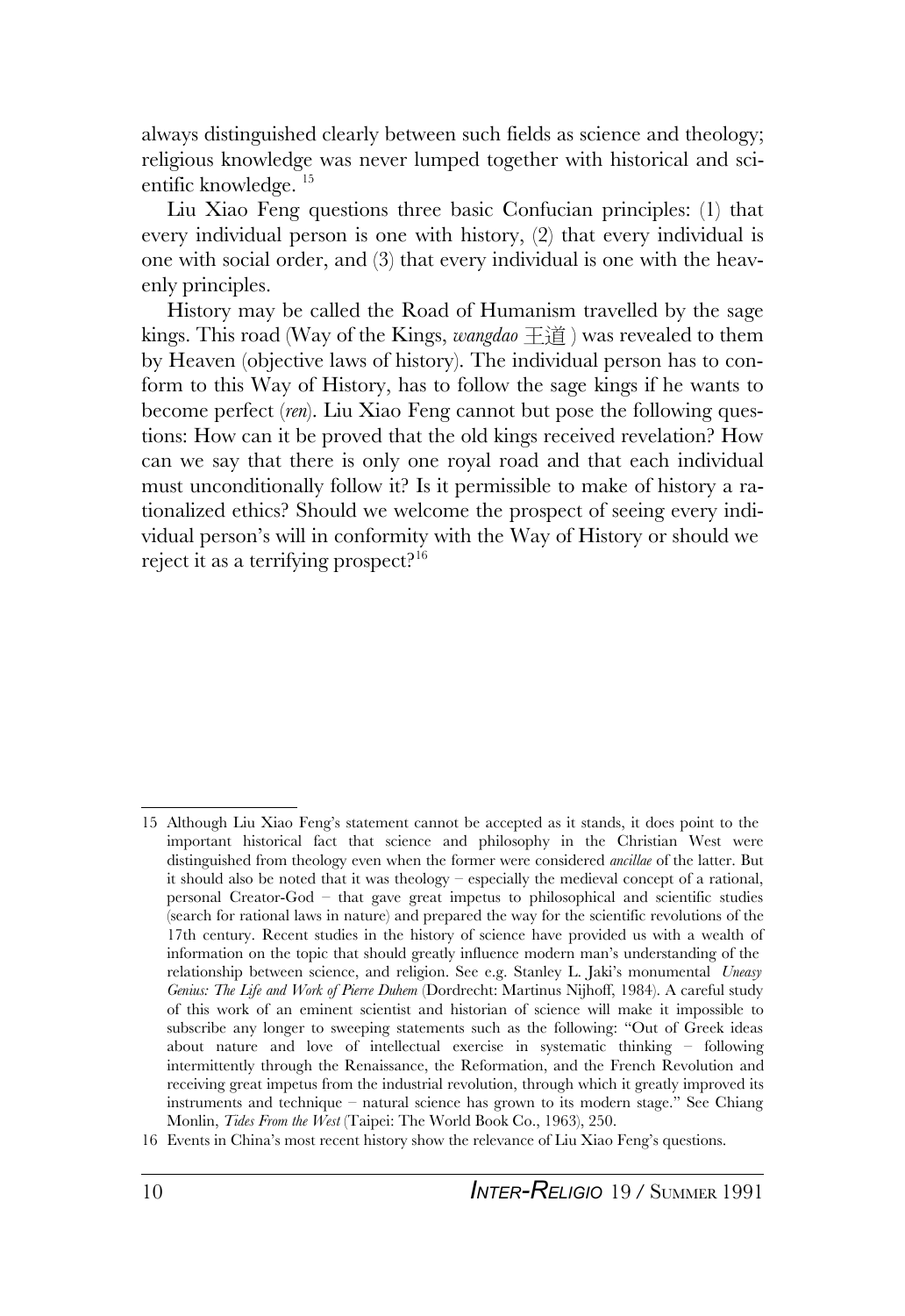The Confucian virtues of *ren*  $\subset$ , *shifa* 師法, and  $\ddot{a}$  禮 were meant to make the individual person one with Society (*he er wei*  $yi \oplus m$ ), in intention and result. The individual person had to follow the established rules of etiquette, had to be one with his family clan, his country and the king; he could never step outside these given frameworks to determine his own lifestyle. Questions that arise under such circumstances are: What about the values of the individual, notably his freedom? How could one be sure that the values of the country and the will of the king were a sound basis for man's happiness and his ideals? The role of the individual amounted thus to little more than to serve as an instrument in the hand of the king and in the grip of the country. Wars of liberation and revolutions have turned again and again into nightmares for the individual person without ever liberating him. How many poets and philosophers were killed by the kings or in turn used soldiers to kill people for the king!

Chinese humanism turns out to be an ambiguous term. It sounds beautiful, but what constitutes the fundament on which the values of the individual are based? If the will of the individual person is not to succumb to evil inclinations, it must be guided by a legal basis. But respectful laws ought to be grounded on absolutely reliable principles. Can king and/or country provide such a basis?

According to Confucian philosophy the individual person is one with the "Heavenly Principles" (*tian ren he de* 天人合聽). Liu Xiao Feng maintains that the ancient Chinese venerated Tian, a spirit with free will, the origin of everything, the final arbitrator of good and evil, an absolute authority.<sup>17</sup> Except for human features, he was quite similar to the Western God, an absolute being that man could pray to. Liu thus can state that Westerners have no exclusive claim on God and that the Chinese have no reason to reject this God.

However, China never had anything in its literature like the Old Testament where the relationship between man and God is described in most intimate terms. For Confucianism in the Han period Tian had become the universe, the concept of a personal spiritual being was no longer alive, and it has never been recaptured ever since. In other words, only the ancient Chinese knew a spiritual, personal God. But his influence in Chinese spirituality has been weak, it is in no way com-

<sup>17</sup> Fung Yu-Lan holds that in certain passages of the *Analects* the concept of Heaven denotes a purposeful Supreme Being. See his *A History of Chinese Philosophy*, vol. 1 (Princeton: Princeton University Press), 1983, 57.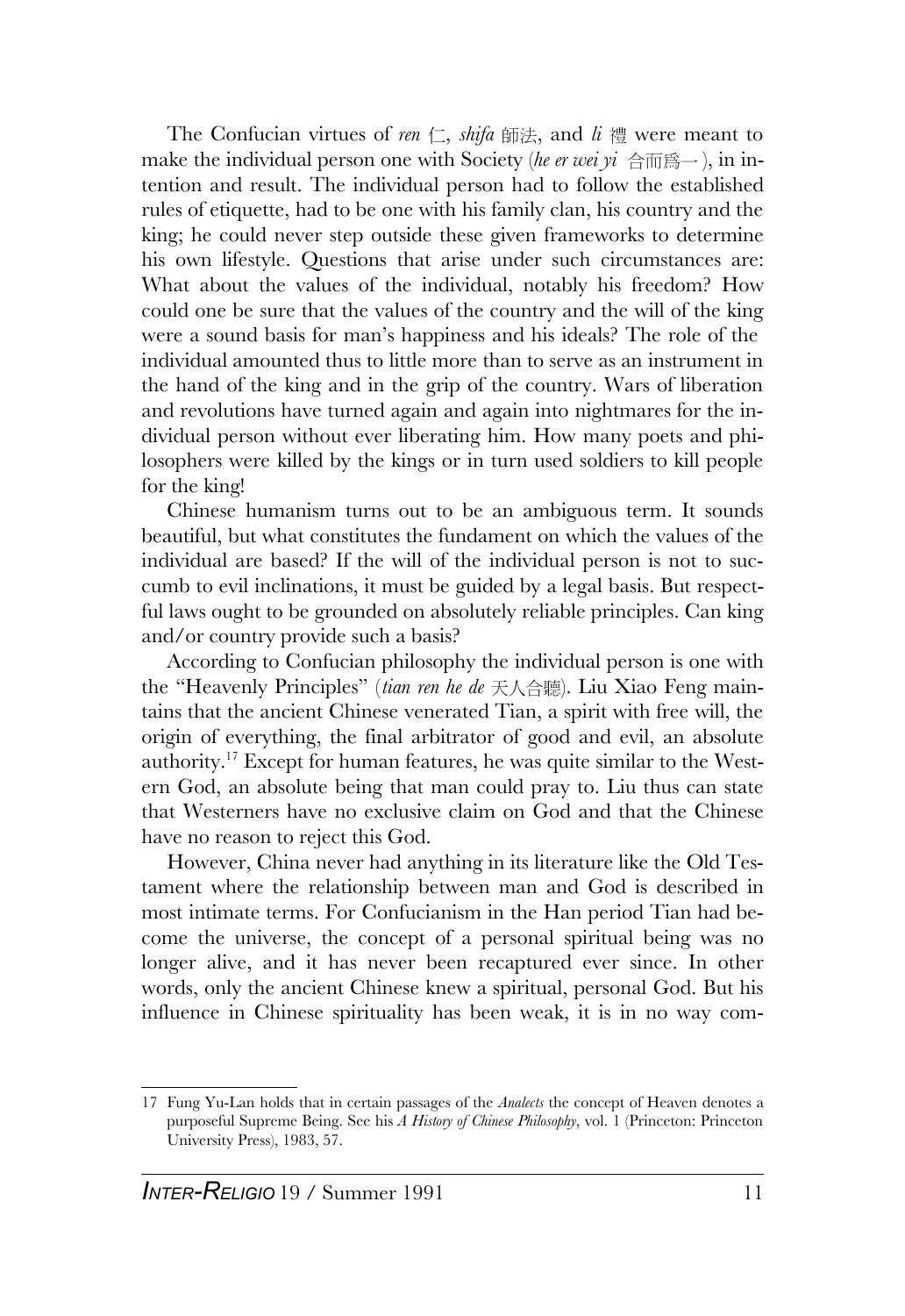parable to the powerful impact the Biblical God had, and still has, on the Western world.

With the influence of a spiritual, personal God on the wane, Confucianists began soon to emphasize the will of man as the realization of God's will (*tian ren Cong*  $yi \neq \land \Box$ ). That is why man's will became ex tremely powerful, almost almighty, in no need to expect anything from outside elements or factors. In many discussions, the strength of the human will, the greatness of the ethical person, was glorified. Liu Xiao Feng feels compelled again to raise some pointed questions: Does the will-power of such an ethical person make that man peace-loving? What are the ethical values of that person? Are they reliable? The will of the Christian ethical person is grounded in God. Man can never replace God. However, in Chinese literature we find many expressions claiming that man has virtually replaced God: God does not speak; all power, all decisions have been entrusted to the king or the country.

Liu raises the all-important question: How far is all this reliable? How can we be sure that one is pursuing the Way of the Kings and not an evil way? Speaking in terms of a class system, who dares to maintain that he does not promote his own class? Looking at the problem from the ethical point of view, who ventures to state that he has really reached perfection and is no longer prone to evil? Once man can honestly claim that he represents God, he is then justified to do just about everything (*ti tian xing dao* {)}\ )the slogan *tian ren he de* becomes *ren ren he de* 人人合聽. But without an absolute God, what is the very basis of ethics, what is the meaning of honesty? Are we not inviting absurdity?

*Tian* and *ren* in Confucianism have merged just as *tian dao* and *ren dao* are the same, they are one, with man as basis. The concept of *tian* has no longer any transcending meaning, therefore any kind of transcendent world is alien to Confucian thinking. If modern Confucianists speak of transcending possibilities, they still do not venture beyond man's realm, beyond an inner-worldly framework; the transcending element does not – in the final analysis – exist apart from man, is not something beyond man (transcending nature, life, universe, history).<sup>18</sup> Man therefore saves himself, there is no recourse needed to salvation from somewhere else.

<sup>18</sup> Chiang Monlin categorically states: "For the Chinese the gods are but part of nature, while to Christians nature is but the creation of God" (*op. cit*., 252). Although the "Hong Kong Manifesto" (1958) of prominent Confucianists attributes to Confucianism a high degree of religiousness (unity of heaven and humankind), and although it refers to *tian* as the metaphysical ground of being and source of meaning of the "Numinous Beyond," it does little to clarify the transcendent character of *tian and does not explain how an encounter between a rational, personal human being and the "Numinous Beyond" could possibly take place. See Hao Chang's discussion of the Manifesto, op. cit., 288-93.*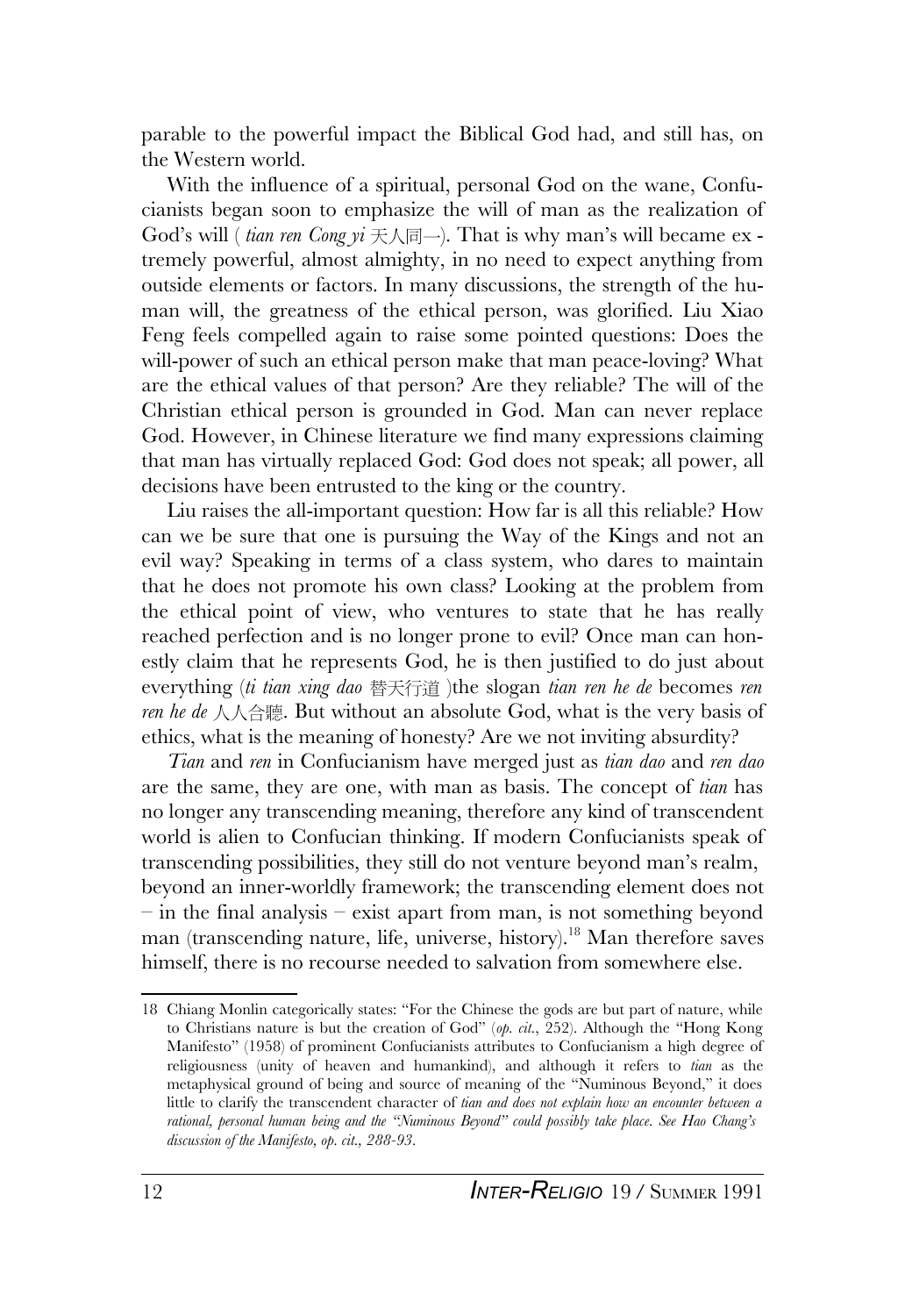Another problem resulting from the Confucian view of man (personal ethics) is the limits it imposes on the domain of inquiry and knowledge. Complacency with the individual person's knowledge prevented many scholars from searching for further knowledge, from raising questions, from delving into such problems as first principles, as was done by the Greeks and by Christian philosophers. The latter discovered that man is contingent, open-ended; that he is not the absolute master of himself and his life; that his doubts lead to new insights and new knowledge.<sup>19</sup> The Chinese sages did not appreciate this approach, they saw little value in doubting any given knowledge and in analyzing new situations. They preferred to acquire and pass on knowledge handed down by the authorities of history and society. Thus they thought they knew all that there was to know concerning heaven and earth and fate.

Liu Xiao Feng suggests that even Confucius was prone to intellectual self-confidence and complacency when he defined knowledge as "It is to know both what one knows and what one does not know" and left it at that.<sup>20</sup> Confucius was not plagued by doubts; his was the task of answering questions, not raising questions that might have opened up entirely new vistas to him. In this respect Socrates differed greatly from Confucius. When Socrates died, he confessed that he lacked true knowledge. His search for radical self-understanding and his inquiry into last

<sup>19</sup> It was the Christian medieval thinkers who prepared the ground for the great scientific revolutions. That is to say, it was on the fertile ground of Christian medieval Europe that the seed of modern science was sown and grew up and not at any other place in the world. In this context, statements such as the following reveal gross ignorance, to say the least: "One universe cannot be expected to produce the fruits of another. The fruits of the tree of science ripen in intellectual gardens alone – within the system of Christian dogma or that of Chinese moral precepts no science could have been produced." Chiang Monlin, *op. cit.*, 253.

<sup>20</sup> The Master said, "Yu, shall I teach you what knowledge is? When you know a thing, to hold that you know it; and when you do not know a thing, to allow that you do not know it. This is knowledge." *Analects* 3:17, cited in the translation of James Legge, *The Chinese Classics,* vol.1 (Hong Kong: Hong Kong University Press, 1970), 151.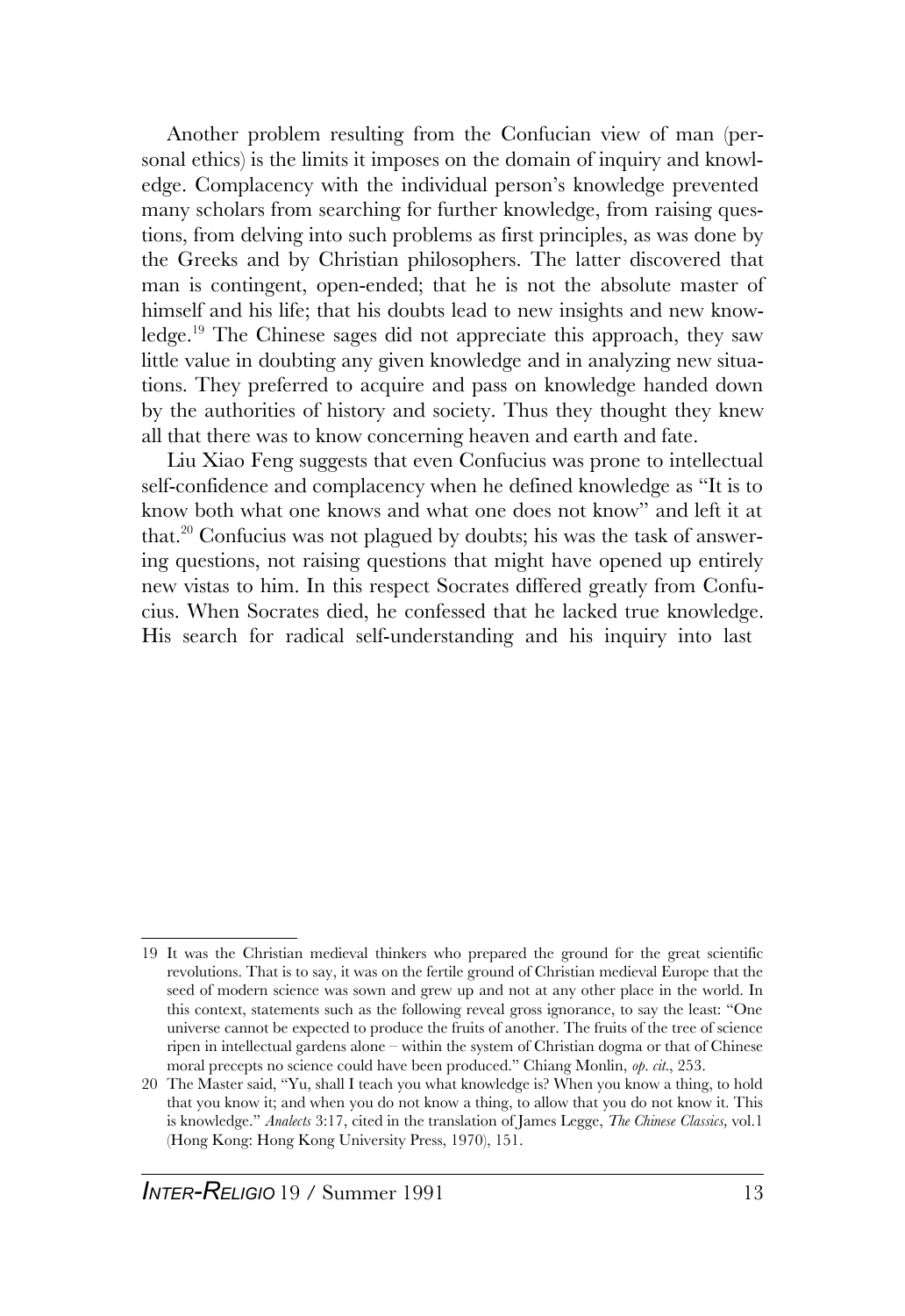principles such as the highest good or the absolute goodness had shown him the limits of human knowledge, had made him humble and careful. Yet at the same time it had opened up to him the road to transcendent knowledge that helped him face the death sentence with a peaceful conscience. Qu Yuan, however, condemned by the state to a life in exile, was not able to free himself from the constraints of Confucian ethics and reach out to transcendent values. He saw no way out of the absurdity of his situation. He committed suicide and left this world in despair.

#### CHINESETRADITION AND THE PHENOMENA OF SUFFERING, FEAR, EVIL, AND SIN

Liu Xiao  $Feng<sup>21</sup>$  deplores the fact that in the Confucian ethical system there is little or no concern for suffering, man's weaknesses, temptation, despair, death, $2^2$  and the like, as there is is in Christianity where God has sent his own son to save man. In China there is no God who hears the cries of the suffering people. None of the three hundred poems in the *Book of Odes* deals with suffering and death. What really do they have to say about man? Why does Confucianism show so little interest in tears and blood? And why is there so much talk about joy and serenity?

Taoism does not accept the present world as it exists. According to Zhuang-zi, man is without the concept of sin, but he is full of suffering and unable to escape death. By rejecting history, by rejecting culture and established values, man can overcome these products of cultural history. Once he has freed himself from all these phenomena and has achieved harmony with nature, he will enjoy peace and happiness. In this state of mind he is beyond time and place, good and evil, love and hate, life and death.

Christianity accepts the world as it is, but not unconditionally. For Christianity the world is beset by sin, evil, and suffering. Liu Xiao Feng puts special emphasis on the concept of Original Sin (Adam, Original Sin, Redemption). Man cannot free himself from sin, he is in need of grace. The Taoist relies on himself to escape from misery and suffering, the Christian does not rely on himself and therefore turns to a spiritual

<sup>21</sup> *Salvation and Leisure*, 83–7.

<sup>22</sup> Neo-Confucianism also tries to come to grips with the most important source of existential anxieties – death. It treats it in the framework of self-cultivation and with a view to communion with the Numinous Beyond referred to in note 18 above. See Hao Chang, *op. cit*., 299.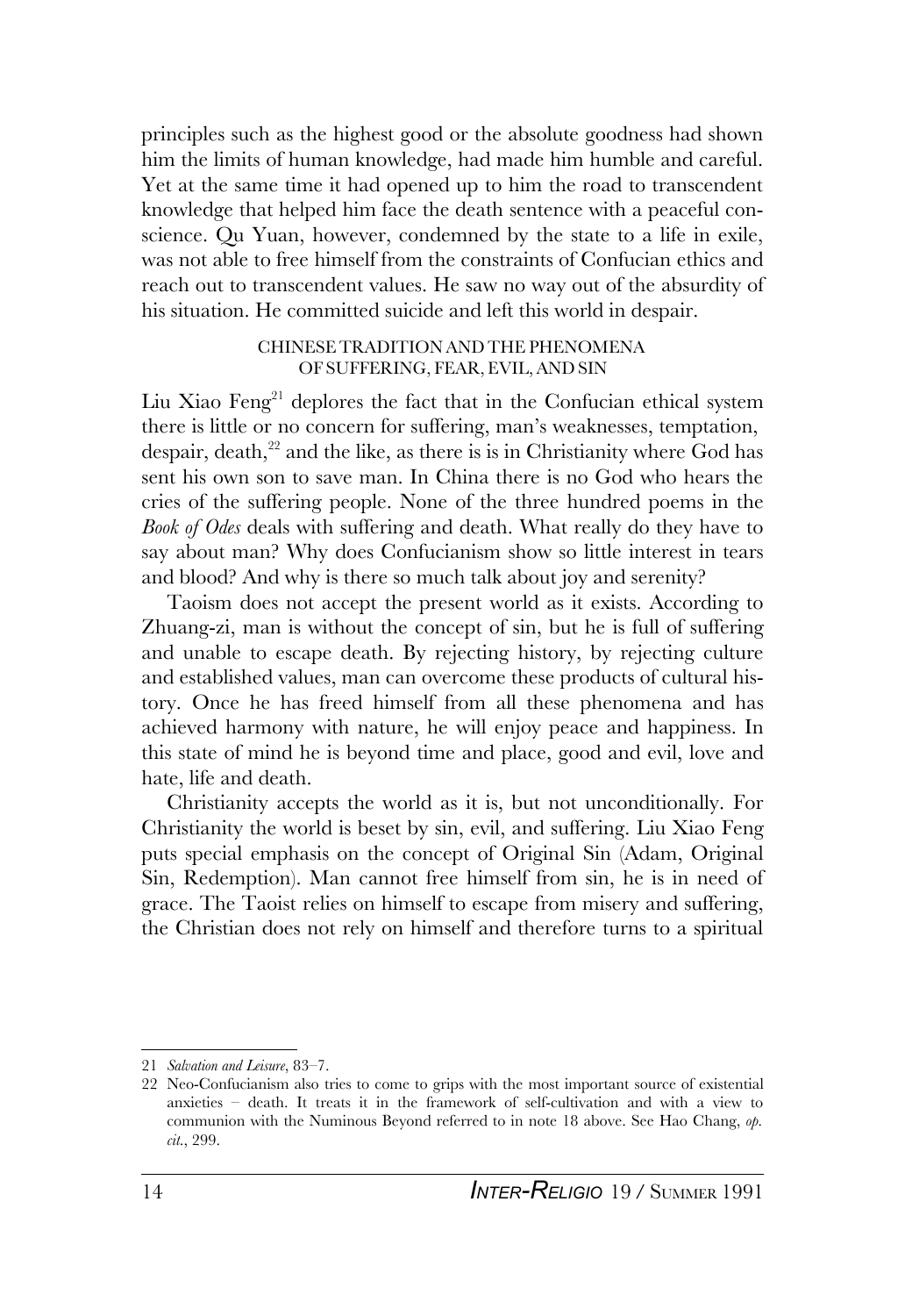power – God. Without God, man cannot be saved, man does not even know what he is to be; reason and nature can provide only vague ideas and impressions.

God's love and salvation through Christ are the absolute conditions of the Christian for accepting this world: not just the beauty of life, but also all happenings, man's sinfulness, all kinds of suffering, even death. Salvation through Christ encourages us to face sin, evil, and suffering; to identify with the "useless," the "weak," the "sick," the "outcast" of soci ety; to look at the woes of an unhappy society and lead beyond. In an article on the theology of Reinhold Niebuhr, Liu Xiao Feng shows us how the theology of God's redemptive power and love is applied to modern politics, history, ethics, and business.<sup>23</sup>

Niebuhr observes that the 20th century abounds in high-sounding claims and slogans. However, the political reality is far from encouraging. He criticizes Liberalism and Marxism for not acknowledging the evil and sinfulness in man's nature, which he considers the very root and source of all social and political problems. For Niebuhr sin is not only a religious phenomenon, it has also social and political dimensions: lust for political power, social injustice, corruption of officials, violation of human rights, etc. Christians have to fight for true justice in this world. Christian realism does not conform with existing realities, neither does it turn away from reality and politics.

Niebuhr emphasizes the following contribution Christians ought to make in our modern society: criticizing present policies and forwarding a value system based on respect, on preserving and defending the values of the individual (freedom, rights), providing a better basis for true humanity and genuine human rights by considering the fact that human beings are sinners and at the same time children of God. Niebuhr voices his conviction that only he who believes in God will be able to ward off all kinds of outer and inner controls, will free himself from empty dreams and silly slogans, and finally from despair. Only he who believes in God and relies on him, will gain enough freedom to become an honest and fearless politician.

#### THE CHRISTIAN VIRTUES OF LOVE, HOPE, AND JOY

Liu Xiao Feng's reflections on religious values culminate in his praise of Christian love.<sup>24</sup> God is love and this love is creative. God has given

<sup>23</sup> Mo Mo, "Bu bao huang xiang, ye bu jue wang" 不抱幻象,也避絕望 (Do not cherish illusions and you avoid despair), in *Reading Monthly*, January 1989: 114-21.

<sup>24</sup> A recent article discussing Liu Xiao Feng's *Salvation and Leisure* considers love the main theme of the book. See He Guang-hu, 'iie ge shi jie zui xu yao ai", 這個世界最需要是愛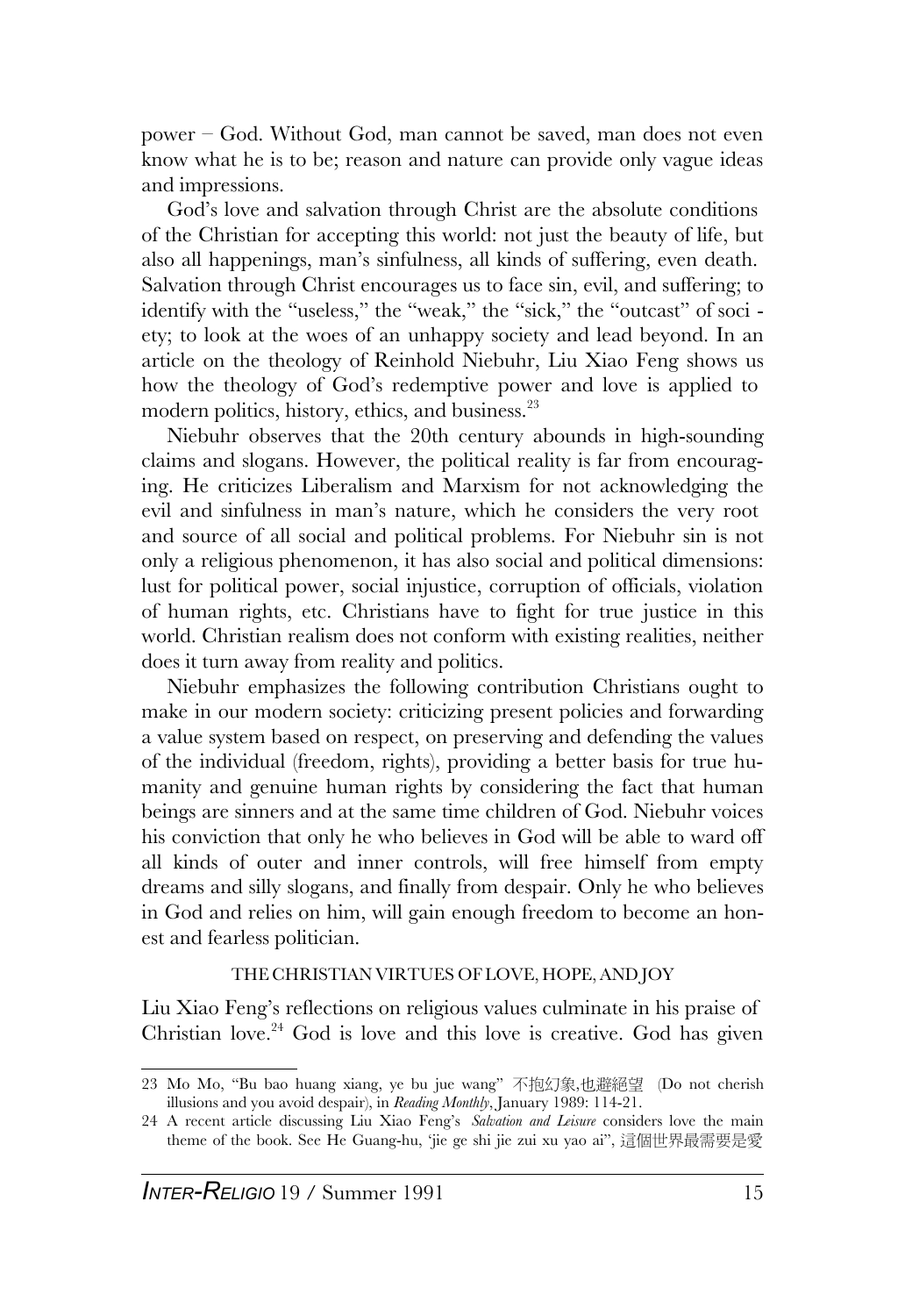man a share in his creative love. This is evidenced in the incarnation of Christ and in his crucifixion and death for mankind. The cross of Jesus Christ has become the symbol of God's love of man and is therefore the sign of hope for all mankind.

In an article on Dietrich Bonhoeffer,<sup>25</sup> Liu Xiao Feng castigates the "wisdom of secular man" that despises Christianity for its preoccupation with suffering and sin, that ridicules the Christian "Way to Heaven" as an escape from the realities of this world.

Liu Xiao Feng feels that this "secular wisdom" with its emphasis on happiness in this world, is little concerned about man's suffering and despair in this world. Such a wisdom can never reach a height where it would sing the praise of suffering, where it would look at love as something truly great. God has given us Christ, who came into this world to suffer and thereby destroy and reject everything that endangers the values of human life.<sup>26</sup> God has suffered and is still suffering in Christ, not a glorious suffering! But it is a suffering for man's freedom, peace, and happiness and therefore a suffering that deserves the highest praise! What distinguishes Christianity from all other religions and certainly from all secular wisdoms is that God has come in Christ not in his power but rather in weakness and suffering to help man, to be with man. He has come in love. That is the message of Christ's suffering.

No rational ethical system will ever face up to the problems of suffering, emptiness, absurdity, despair, and death. Neither will it find an answer to the phenomena of evil and sin in mankind. God sent his son into the world so that man could be redeemed and share in God's redemp tive love.<sup>27</sup> In this context Liu Xiao Feng raises some important questions: Why did the Chinese fail to develop the concept of personal sin? Why do we hardly find any traces in Chinese poetry of the evil in man, of human failures and human sinfulness? Did the Chinese poets never realize that the evil in cultural history is man-made? Why is there so

<sup>(</sup>What this world needs most is love), in Reading Monthly, June 1989:5–17.

<sup>25</sup> Mo Mo "Can gen shang di de tong ku" 看見上帝的痛苦 (Join God's suffering), in *Reading Monthly*, February 1989: 118–25.

<sup>26</sup> *Salvation and Leisure*, 136–9.

<sup>27</sup> *Ibid*., 160–8.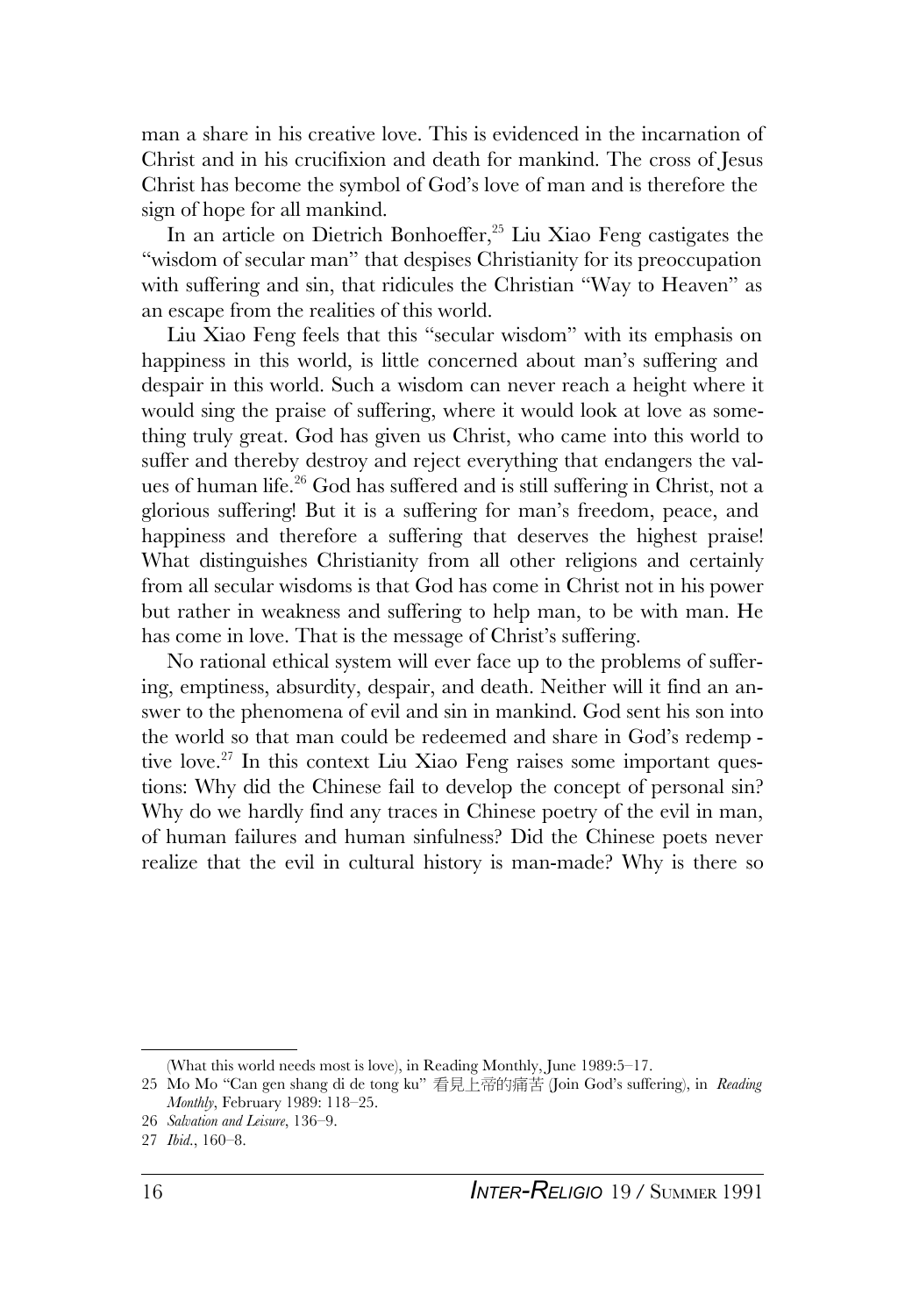little praise of the holy in Chinese poetry and so much praise of personal achievements?

In a discourse on love, Liu Xiao Feng projects a new vision for man.<sup>28</sup> Love is creative, it transcends everything, it destroys evil in man. God's gift of love liberates man from his sinfulness (selfishness), creates a new world in him. God forgives man his sins, man in turn learns to forgive. Love is compassionate, it endeavors to enhance life and love in the suffering. Love creates joy, which finds its culmination in the joy of the Holy Spirit given to the lover and the beloved.

Liu Xiao Feng draws our attention also to the theological virtue of hope. In an article on the theology of Moltman,  $29$  he reminds us of the fact that we are not too far from Orwell's dreadful vision expounded in his 1984. What is left in China of such concepts as hope, ideal, liberation, or future after the Cultural Revolution? Do they have to be crossed Out in our dictionaries? Liu Xiao Feng conceives of the theology of Moltman as a witness to hope in our dreadful age.

For Moltman Christianity means hope. Christ's death and resurrec tion brought hope and new ideals. In hope we expect the resurrection from the dead, eternal life, a life of love and justice. However, only after undergoing suffering, death, and resurrection with Jesus Christ shall we be able to experience true hope.

Christian hope is not an empty slogan, but a future promised by God. It is not a natural process, it is based on Christ's cross, his re demptive love. Our understanding of misery and suffering and hope must be based on this crucified Jesus. He is the only true help for our disillusioned world. Since the loving God is still with us in human suffering, we must resolutely face our present problems, sufferings, evils, death and all kinds of pressures and tensions. Because Jesus is with us, we fight for love, justice, peace, for the kingdom of God on earth. In Christ's death and resurrection we have the promise of final liberation (the new Heaven and the new Earth).

#### *Conclusion*

Liu Xiao Feng's publications suggest that many of his ideas coincide with those of a Christian. His understanding of the Christian God has

<sup>28</sup> *Ibid* 184-96.

<sup>29</sup> Mo Mo, "Shi zijia shi da di de xi wang" 十字架是大地的希望 (The cross is the hope of the world), in *Reading Monthly*, May 1989: 111–18.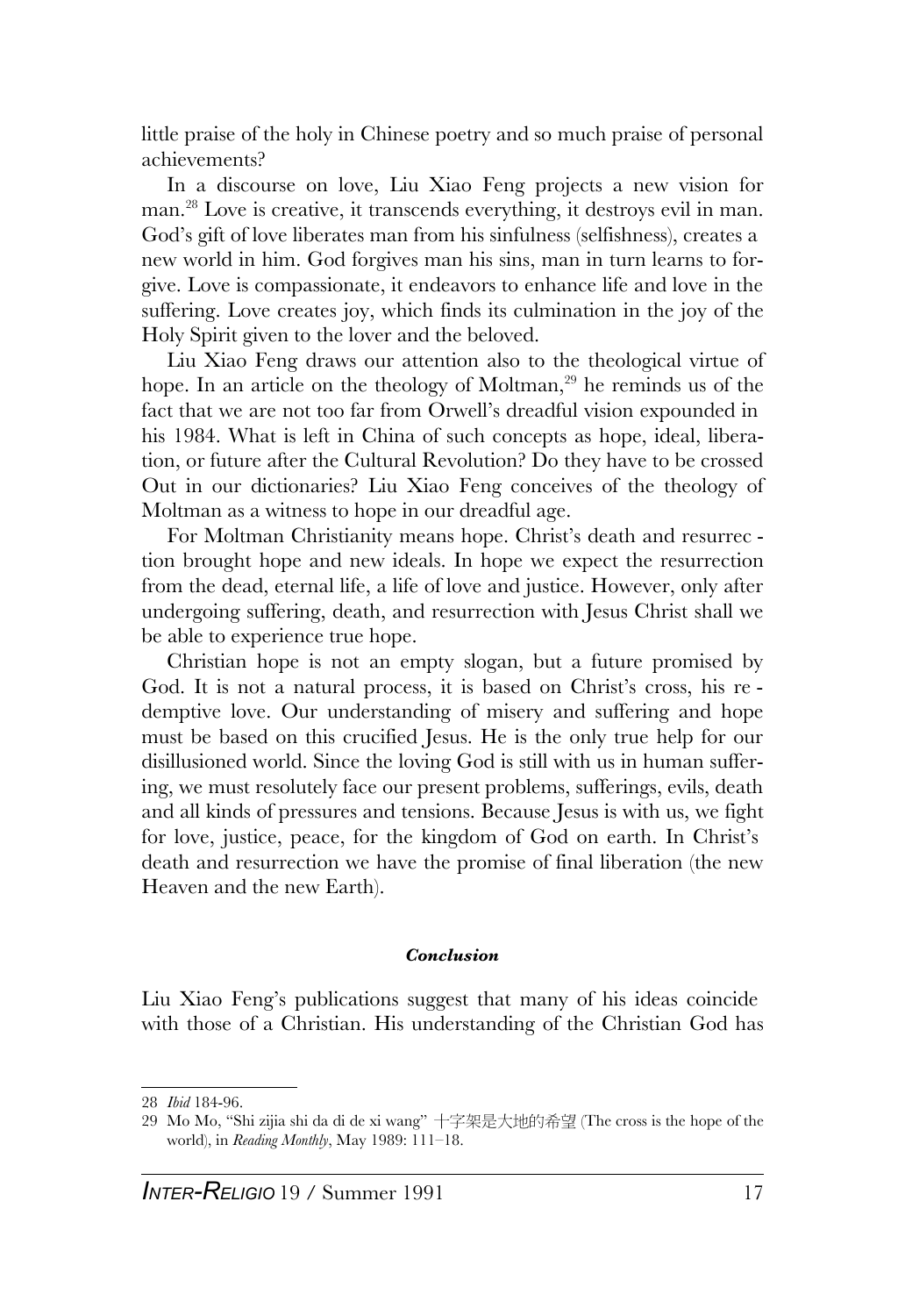set him on a road to new vistas, has provided him with an intellectual and spiritual foundation on which he projects his new vision for China. His religious ideas help to explain why in the discussions of many cultural and traditional issues he sides with the Christian West against his own cultural traditions. At times it seems to make him prone to partiality and oversimplification with regard to certain problems. Liu Xiao Feng's writings are not free of sweeping statements. They reveal a cer tain impatience with his own people and traditions.<sup>30</sup> They tend to overlook or at least underrate certain values the Chinese heritage entails, and the religious seeds the Chinese soil contains.

Looking back at developments in China during the last century, one feels compelled to ask whether Liu Xiao Feng is not justified, after all, to be impatient with his people and to take a critical look at the Chinese heritage. How far has China advanced beyond the manifestos and slogans of the May 4th Movement seventy years ago? Why is it that after decades of revolutions and bloodletting China is still in the tight grip of a socio-political system that promises peace and prosperity but produces horrible cultural revolutions instead and employs tanks to "quell" peaceful demonstrations? Why is it that values such as human rights, freedom of the press, freedom of speech are so difficult to establish in China? Does the traditional Chinese value system lack basic elements conducive to coping successfully with problems of our modern society?

No matter how we judge Liu Xiao Feng's analysis and discussion of certain phenomena of the Chinese cultural heritage, he should be credited for directing our attention to basic questions that have been overlooked or were put under taboo for too long by Chinese intellectual circles; the young writer certainly deserves to be supported for his basic thrust.

For those familiar with the intellectual and educational scene on the Mainland as well as in Taiwan, it is rather obvious that the concept "European Cultural History" has been shaped mainly by scientific and positivistic-materialistic thinking of the 19th and 20th centuries. Expressions such as the dark, backward, superstitious and/or dogmatic Middle Ages are still making the rounds in China. It seems to have escaped

<sup>30</sup> This impatience Liu Xiao Feng's publications have in common with *He Shang*, the famous TV series, shown in July of 1988. The text of this series has been published. See Su Xiao Kang, Wang Luiang, *He Shang* 河殤 (River Elegy), Xian dai chu ban she, 1988.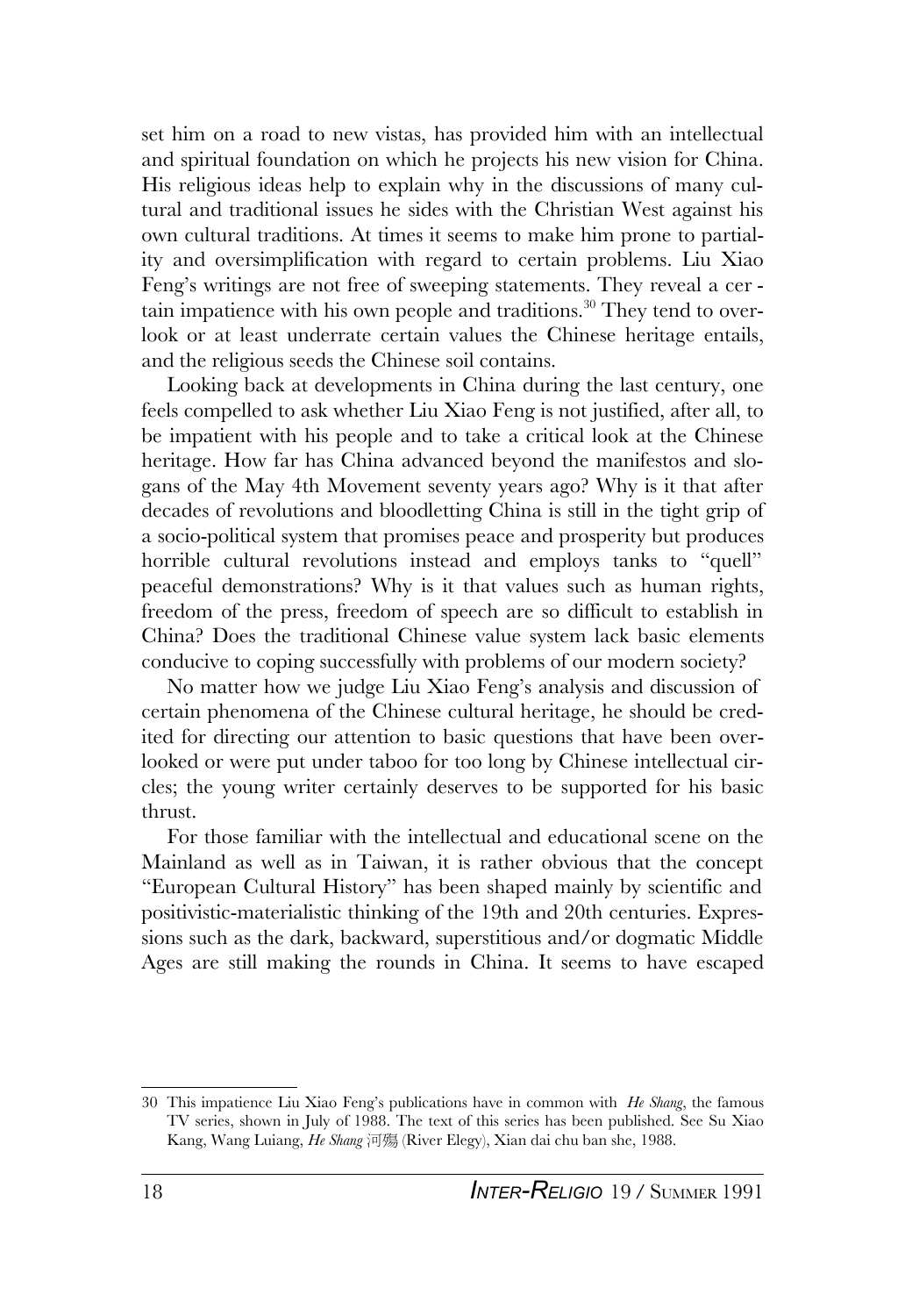the consciousness of the intelligentsia in China – possibly under pressure from the country's leadership – that a wealth of information is available not only on such fields as medieval art, literature, music, law, the universities, rational philosophy, and science, but also on the ideas of bi-polarity of power (temporal vs. religious); of progress (moving towards a goal, a phenomenon that underlies our technological civilization and the sciences as well as many great political movements); of the conscience and the value of the individual person (element of unrest that transforms the history of the world); of a new "work ethos" (ora et labora); of the town as a juridical, autonomous entity where the guilds (corporations) come into existence and begin to exercise power, developing an ethics of work and wages, establishing rationality in finances (business and accounting), setting up special centers for culture and learning, thereby laying the foundation for the modern Western society.

The so-called dogmatic medieval world is, in fact, a pluralistic world with a host of institutionalized conflicts (e.g., spiritual and temporal power, the many nations and territories of Europe, the legal powers existing side by side). All these diverse entities and mutual relationships are directed towards a transcendent/divine origin of the world, a divine origin that relativizes these mutual relationships. This transcendent/divine origin is the religious-metaphysical root of medieval pluralism.

This pluralism is the basis of the enormous dynamism and vitality of European developments. It is a virulent power that makes possible both the searching mind and the freedom needed for the searching mind of the researcher. In this phenomenon, we discover the real and also the deepest continuity of European history: the modern world with its pluralism of religious and temporal views; the pluralism of states, of classes, of parties within a dynamic system. All this is rooted in the Christian Middle Ages, still considered by many a dark, sterile, repressive age.<sup>31</sup>

Liu Xiao Feng, well versed in European cultural history, is not only familiar with the cultural richness, pluralism, and fertility of the European Middle Ages, he knows also about the religious-metaphysical roots of these phenomena. He is aware of the fact that it was not so much

<sup>31</sup> See Thomas Nipperday, "Die Aktualität des Mittelalters: Iiber die historischen Grundlagen der Modernität, " in his *Nachdenken über die deutsche Geschichte* (München: Verlag H. Beck, 1986), 21–30.